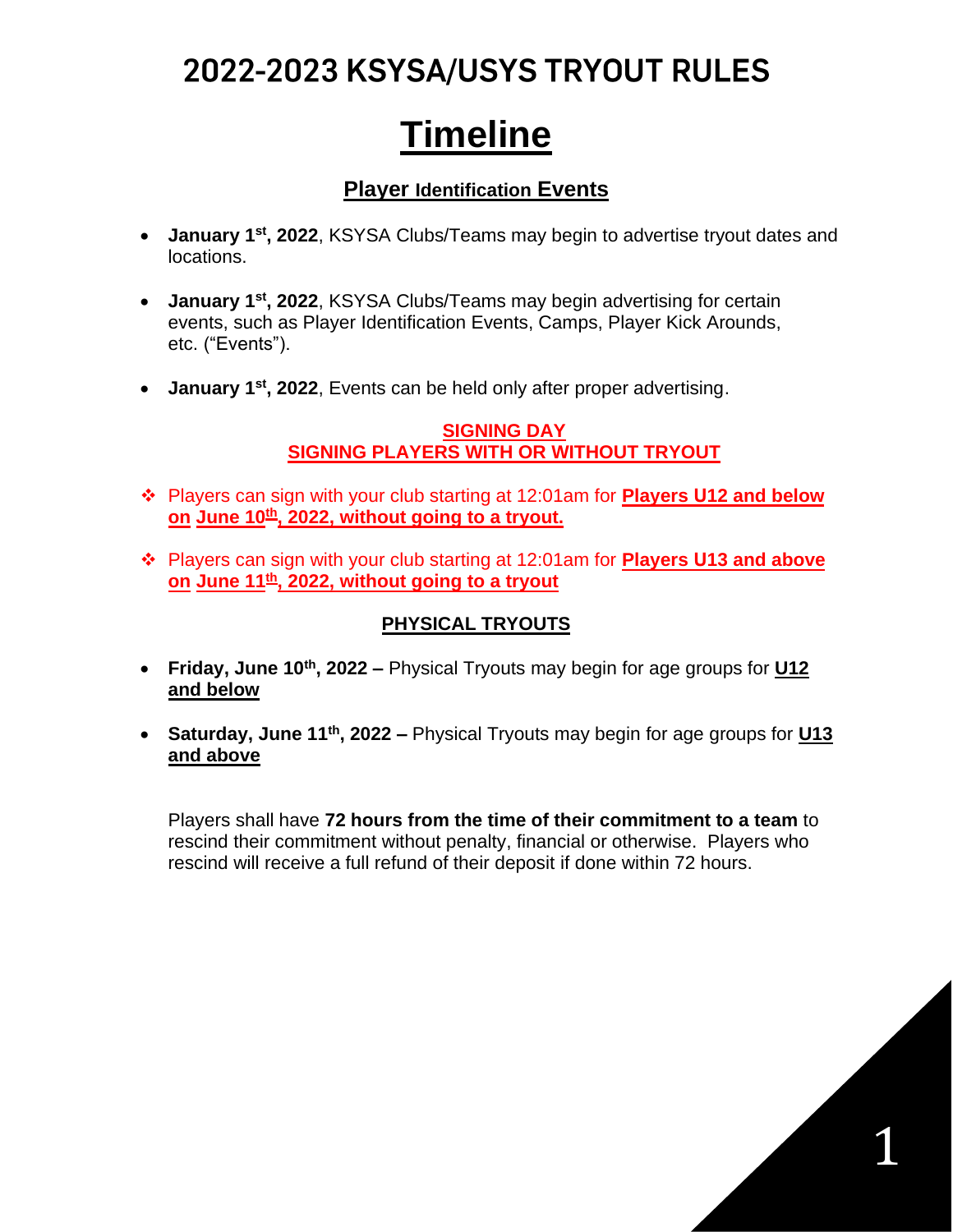## 2022-2023 KSYSA/USYS TRYOUT RULES

## **Definitions/Guidlines**

Starting **January 1st, 2022**, KSYSA Clubs/Teams may begin to advertise tryout dates and locations.

Starting **January 1st, 2022**, KSYSA Clubs/Teams may begin advertising for certain events, such as Player Identification Events, Camps, Player Kick Arounds, etc. ("Events").

Starting **January 1st, 2022**, Events can be held only after proper advertising and registration.

RULES FOR HOLDING EVENTS FOR THE 2022/23 SEASONAL YEAR:

- Events are only allowed for age groups playing U13 or above (11 v 11 Soccer) 2022/23 Birth Years – 2004, 2005, 2006, 2007, 2008, 2009, 2010.
- Events must be advertised for a minimum of 14 days prior to the Event on Social Media, Club Websites, etc. Proof of advertising may be required.
- Separate Registration/Attendance must be taken for each Event.
- The Event must be open to any player wishing to attend and participation age groups must be listed on advertisement.
- Individual player invitations, targeted recruiting or direct marketing to specific individual players are strictly prohibited.
- Under no circumstances may a player commit in writing or financially with any team as a result of these Events until the Signing Days as set forth herein.

For purposes of these rules, a **Competitive/Premier Team** is a team that holds tryouts or any like process to roster players selectively to any team based on talent or ability and is not a recreational or soccer academy team. A **Competitive/Premier Player** is player who has been registered/carded with a Competitive/Premier team.

For purposes of these rules, a **Recreational Player** is any player that has never been carded as a Competitive/Premier player*. If your club has an "Academy Program" for players 10 years old and below, those players are considered recreational players unless they have been registered/carded with a Competitive/Premier team and have paid the KSYSA Competitive/Premier player card fees.*

Competitive/Premier Clubs/Teams may open-up registration for Tryouts **AS THEY SEE FIT** for Competitive/Premier players. Players may sign-up for tryouts if they are seeking an opportunity to look at other Clubs/Teams.